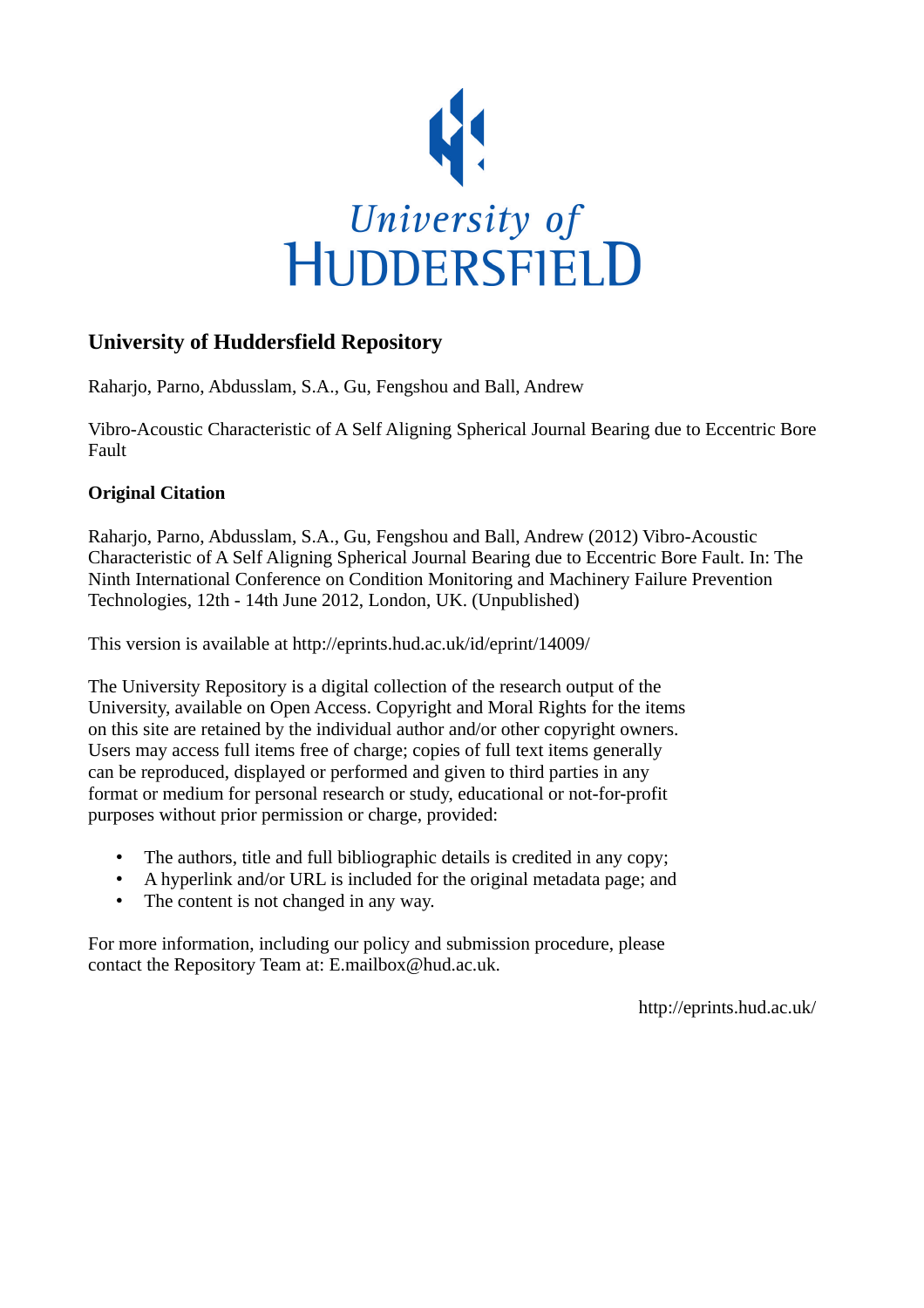# **Vibro-Acoustic Characteristic of A Self Aligning Spherical Journal Bearing due to Eccentric Bore Fault**

P. Raharjo, S. Abdussalam, F. Gu and A. D. Ball School of Computing and Engineering, University of Huddersfield, Queensgate, Huddersfield, HD1 3DH, UK E-mail: Parno Raharjo U0874514@hud.ac.uk

#### **Abstract**

Self aligning spherical journal bearing is a type of plain bearings which has spherical surface contact. This type of bearing can accommodate a misalignment problem. The journal bearing faults degrade machine performance, decrease life time service and unexpected failure which are dangerous for safety issues. Surface vibration (SV), airborne sound (AS) and acoustic emission (AE) measurements are appropriate monitoring methods for early stage journal bearing fault in low, medium and high frequency.

This paper focuses on the performance comparison between SV, AS and AE measurements in the self aligning spherical journal bearing with normal and eccentric bore faults. The dynamics of the bearing is studied to gain the generation and characteristics of SV, AS and AE, which allow the extraction of useful information for diagnosis. The results of SV, AS and AE experiments especially for selfaligning spherical journal bearing due to eccentric bore fault indicate that the spectrum can detect significantly distinct between normal and faulty bearing. The statistic parameters show that RMS value and Peak value for fault bearing is higher than normal bearing. Spectrum of SV, AS and SE showed significant differences between normal bearing and eccentric bore bearing.

*Keyword: Self aligning spherical journal bearing, Fault diagnosis, Surface vibration, Airborne sound, Acoustic-emission, Eccentric bore*.

### **1. Introduction**

Journal bearings are considered superior to rolling element bearings in high load capacity, vibration absorption, shock resistance, quietness, and long life. All these characteristics come from the journal bearing principle of supporting a shaft by a thin oil film (1). However, mixed and boundary lubrications are inevitable in the processes of machine start and stop, or under severe working conditions, such as insufficient lubricant supply, high operating temperature, and heavy loading. These inadequate conditions will cause high abrasive wear or scratching. Gradually, the wear removes more materials on the surface of bearing bore in the direction of applied load and to lead early failure of bearings.

Previous study has shown that most machinery problems are caused by bearing failure, with over 40% of motor failures in machines of  $75\text{kW}$  power or more, due to bearing problems <sup>(2)</sup>. In addition, Flood showed that 13% of all mechanical seal failures are the consequence of distress that originated with bearing problems  $(3)$ .

Many condition monitoring techniques have been investigated to detect bearing faults at early stage, so that the catastrophic failures can be avoided. Vibration analysis is one of the most commonly used CM techniques in industry because it has advantages of generating relevant data in a quantitative format and remote real-time operating.

Ahmadi and Mollazade used vibration condition monitoring technique for bearing fault diagnosis of mine stone crasher and the result indicates that it is effective for machine faults prediction and diagnosis<sup>(4)</sup>. Choy and his companion successfully used vibration monitoring to identify and quantify bearing damages in rolling bearing <sup>(5)</sup>. Shiroishi succeeded in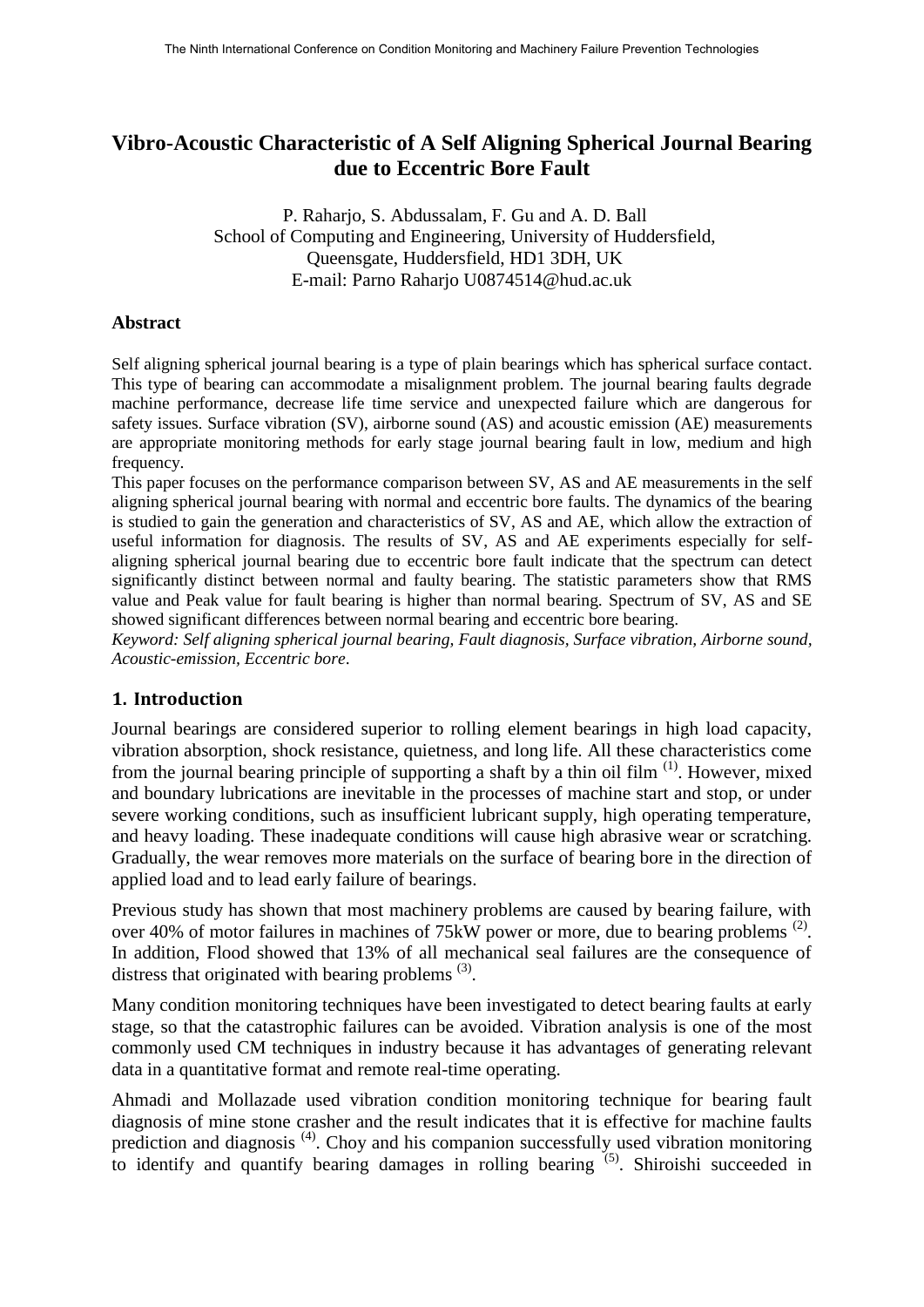detecting damages of the outer race on rolling bearing by combining the high frequency resonance technique (HFRT) and adaptive line enhancer (ALE) in vibration analysis <sup>(6)</sup>. Vibration monitoring is also applied to monitor and diagnostic reciprocating engine  $^{(7)}$ for rotating machine  $(8)$  and electrical motor  $(9)$  in industry. DeCamillo and his companion had done an investigation of a journal bearing journal characteristic but with tilt-pad type  $(10)$ . However, these vibration monitoring studies give relatively little information regarding the application in the journal bearing especially for self aligning spherical journal bearing.

Acoustic or sonic analysis is the measurement of sound pressure waves generated by component contact inside equipment and radiated from the surface of the machine. Its application in industry for monitoring bearing faults is relatively new <sup>(11)</sup>. Airborne sound (AS) of journal bearing is generated by mechanical such as contacts between journal or shaft and bearing. Sound also can be generated by hydrodynamic. AS are characterized by their amplitude or loudness and frequency. Airborne sound has been used to determine the noise level of a place or a factory, but rarely for engine condition monitoring, for example noise monitoring on aircraft  $(12)$  and acoustic monitoring on diesel engine  $(13)$ , however these research is used for noise control for healthy, safety and comfortable purposes.

Acoustic emission (AE) may be used to investigate or measure the transient elastic energy wave that is generated from a rapid strain energy caused by deformation or damage within or on the surface. Dickerhof et al. investigated lubrication regimes in sliding bearing using acoustic emission. They reported that acoustic emission analysis is an appropriate measurement procedure to detect incipient failure at sliding bearing with correlation between the emitted acoustic signal and the energy dissipated in the sliding metallic contact  $(14)$ . Actually, acoustic emission exists widely in various fields in the industry. It can be used to detect and estimate for rolling bearings defects  $(15)$ . Halford and his friends used the AE technique for cracks detection in aircraft construction  $(16)$ .

The previous studies of surface vibration, airborne acoustic and acoustic emission monitoring on bearings still shown relatively small information that can be obtained, also it has not be found a comprehensive condition monitoring a particular for self aligning spherical bearing journal. This paper focuses on surface vibration, airborne sound and acoustic emission which are appropriate to detect the bearing condition in low frequency, middle frequency and high frequency due to eccentric bearing bore. The eccentric bore journal bearing can be caused by wearing. When the wear increases, the asperity contact also increases, which will induce higher responses in vibro-acoustics and acoustic emission.

## **2. Vibro-Acoustics characteristics of journal bearings**

The vibro-acoustics of journal bearings have been studied by several researchers  $(17)$  for the purposes of vibration control. Abdo has investigated the relationship between micro contact friction induced vibration and noise, the result indicates that micro contact or asperity contact gives effect on vibration and noise characteristic of mechanical system with friction contact  $(18)$ . The micro contact in the friction process can be represented by a spring damper model (19). To measure and analyse the vibro-acoustics accurately, the main characteristics are overviewed for fault diagnosis based on a self aligning spherical journal bearings as shown in Figure 1, which has a casting bronze sleeve and cast iron housing.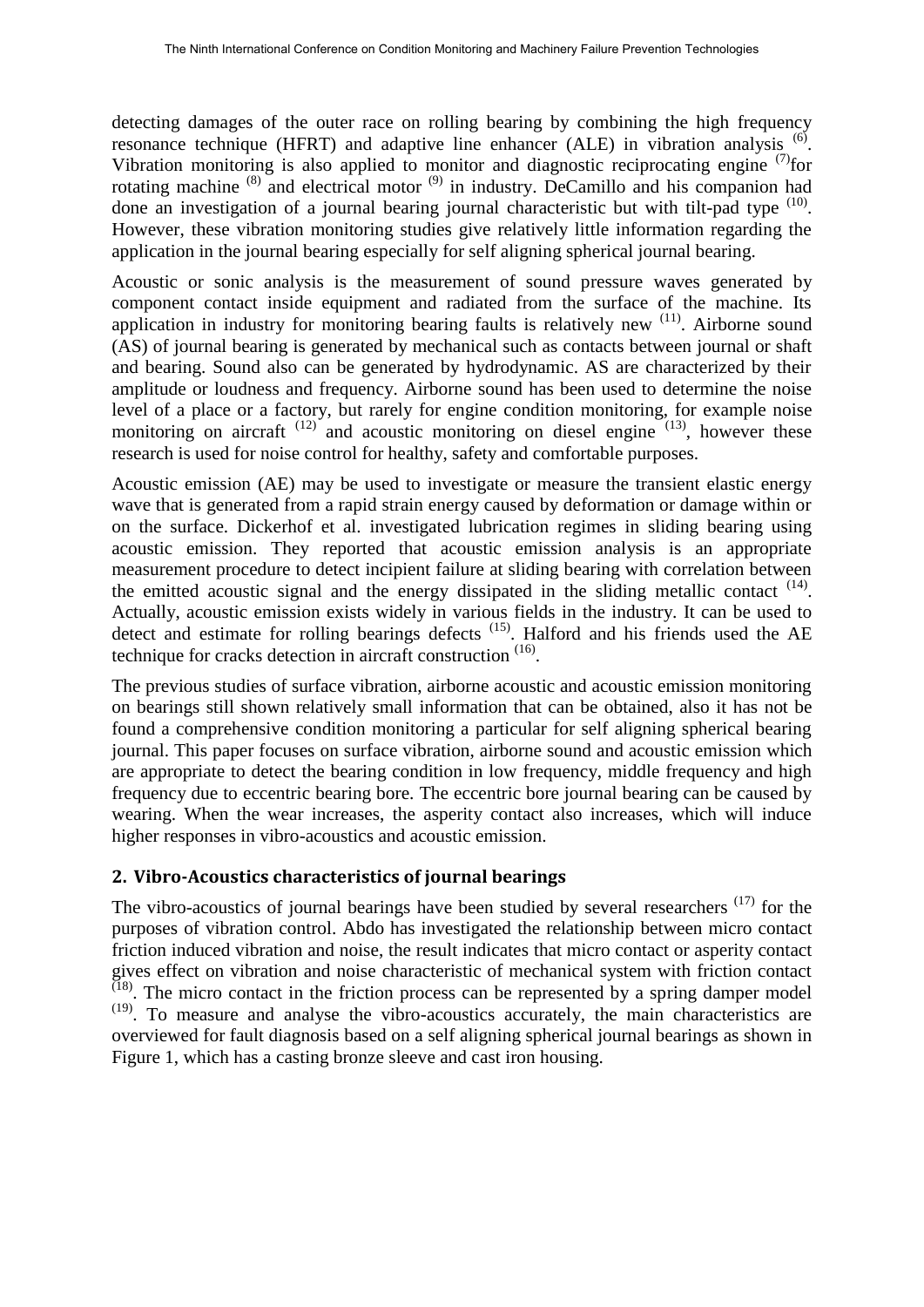

**Figure 1. Self-aligning spherical journal bearing components**

#### *2.1 Surface vibration source*

The micro contact or asperity contact in an idealized intersection between bearing surfaces under radial load *F,* speed *n, b* wide of contact and *L* is length of bearing can be characterised dynamically by micro springs and dampers. As shown in Figure 2, each spring-damper set represents a pair of asperity contact.



**Figure 2. Vibration schematic of a journal bearing due to asperity contact**

Generally, the dynamic motion of shaft supported by the journal bearing can be described by the following equation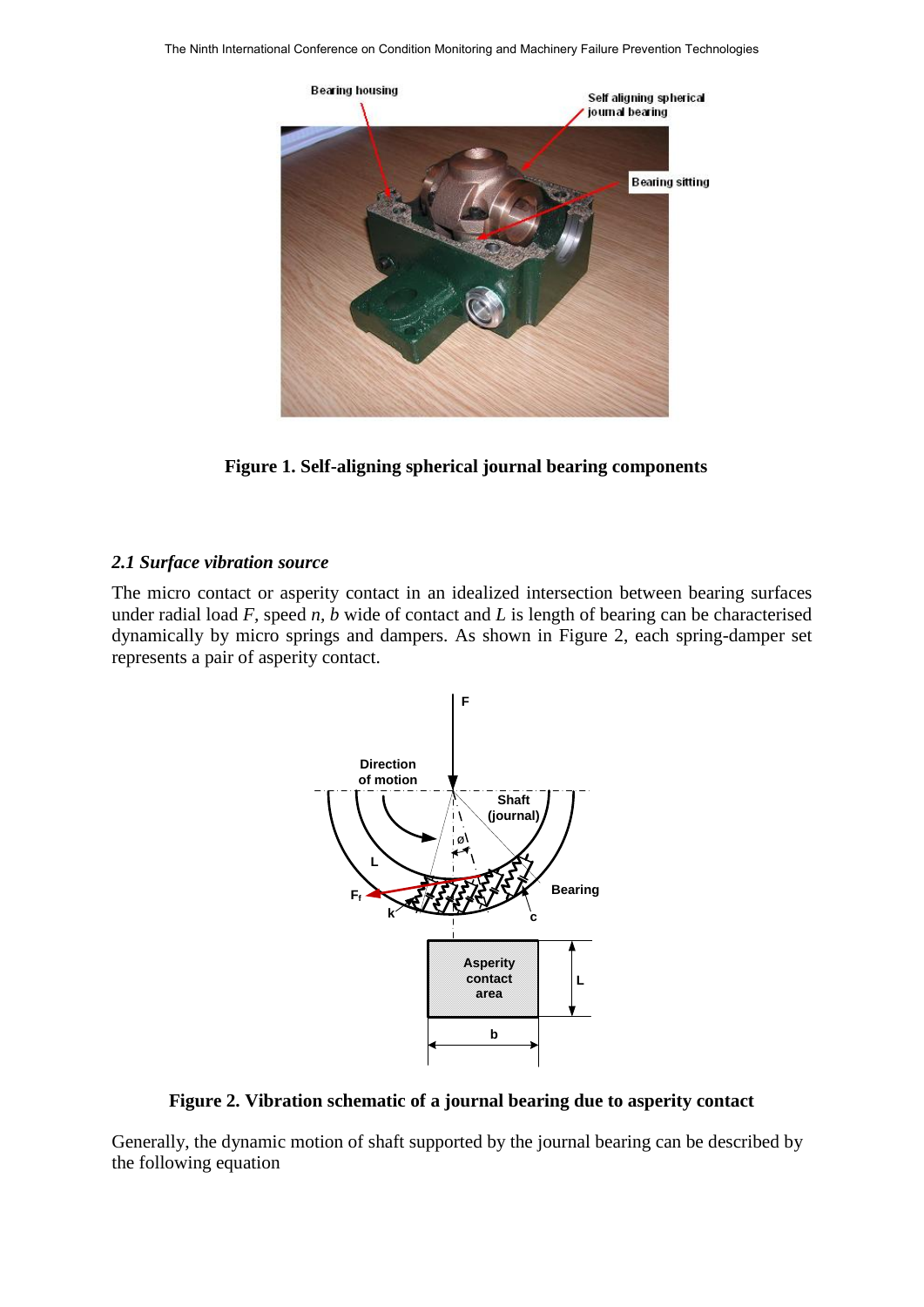$$
[M]{\mathbf{y}} + [C]{\mathbf{y}} + [K]{\mathbf{y}} = {F_f}
$$

Where [*M*] is the equivalent mass matrix, [*C*] is the viscous damping matrix, [*K*] is the matrix of system stiffness or rigidities and {*Ff*} is the Friction force vector acting between journals and bearing. While  $\{\ddot{y}\}\$ ,  $\{\dot{y}\}\$  and  $\{y\}$  are the vector acceleration, velocity and displacement respectively of the equivalent mass.

The friction force acting in the system is taken in general form as:

$$
\{F_f\} = \mu_h(\{F_{sn}\} + \{F_{dn}\})
$$
.................(2)

Where  $\mu_h$  is the hydrodynamic micro contact friction coefficient and  $\{F_{sn}\}\$  and  $\{F_{dn}\}\$  are the static and dynamic normal forces respectively. The static normal force applied by radial external force at the contact between journal and bearing can be expressed as:

$$
F_{sn} = F \cdot \cos(\phi) \tag{3}
$$

Where  $F$  and  $\phi$ , are the external radial force and angular displacements of the shaft and displacement of the bearing. The dynamic normal force caused by the vibration between journal and bearing can be expressed as <sup>(20)</sup>.

 *dn <sup>b</sup> <sup>s</sup> <sup>b</sup> F K x x* .................................................................... (4)

Where  $x_s$  and  $x_b$  are the displacement of the shaft and displacement of the bearing.  $K_b$  is the local contact stiffness.

Micro contact friction coefficient of a randomly distributed rough surface can be formulated by  $^{(21)}$ .

$$
\mu_h = \frac{4}{3} \eta.A.E'.\beta^{\frac{3}{2}}.\sigma^{\frac{1}{2}}.\int_h^\infty (\varepsilon - h)^2.\Phi^*(\varepsilon).d\varepsilon
$$
.................(5)

Where  $\eta$  is the surface density asperities, A is the nominal contact area,  $E'$  is the equivalent of modulus elasticity of two materials,  $\beta$  is the asperity radius,  $\sigma$  is the standard deviation of asperity height distribution,  $\varepsilon = z/\sigma$  is the normalized asperity heights,  $h = d/\sigma$  is the normalized separation,  $\Phi^*(\varepsilon)$  is the normalized asperity height distribution.

From above analysis, vibration responses of a self aligning journal bearing relates to the external load, mass, sliding velocity, lubricant viscosity, surface asperity characteristics and material of the bearing. External forces affect the vibration responses at low and high frequency. The external force is directly related to the system. While for high frequency range, the external forces associated with the tangential friction forces that occur at the contact between the journal and bearing. Therefore, if the external force increases the amplitude of surface vibration at low frequency and also at high frequency rises as well.

The surface vibration response at low frequency and high frequency are also affected by the shaft speed. At low frequency range, shaft speed influences the vibration frequency due to centrifugal force that be caused by unbalance problem. At high frequency, shaft speed vibration affects the frequency, sliding velocity and hydrodynamic friction coefficient. When the shaft speed increases the vibration response at low frequency will increase due to unbalance centrifugal force. At high frequency when the shaft speed increases, the vibration response will fluctuate depend on the regime lubrication system.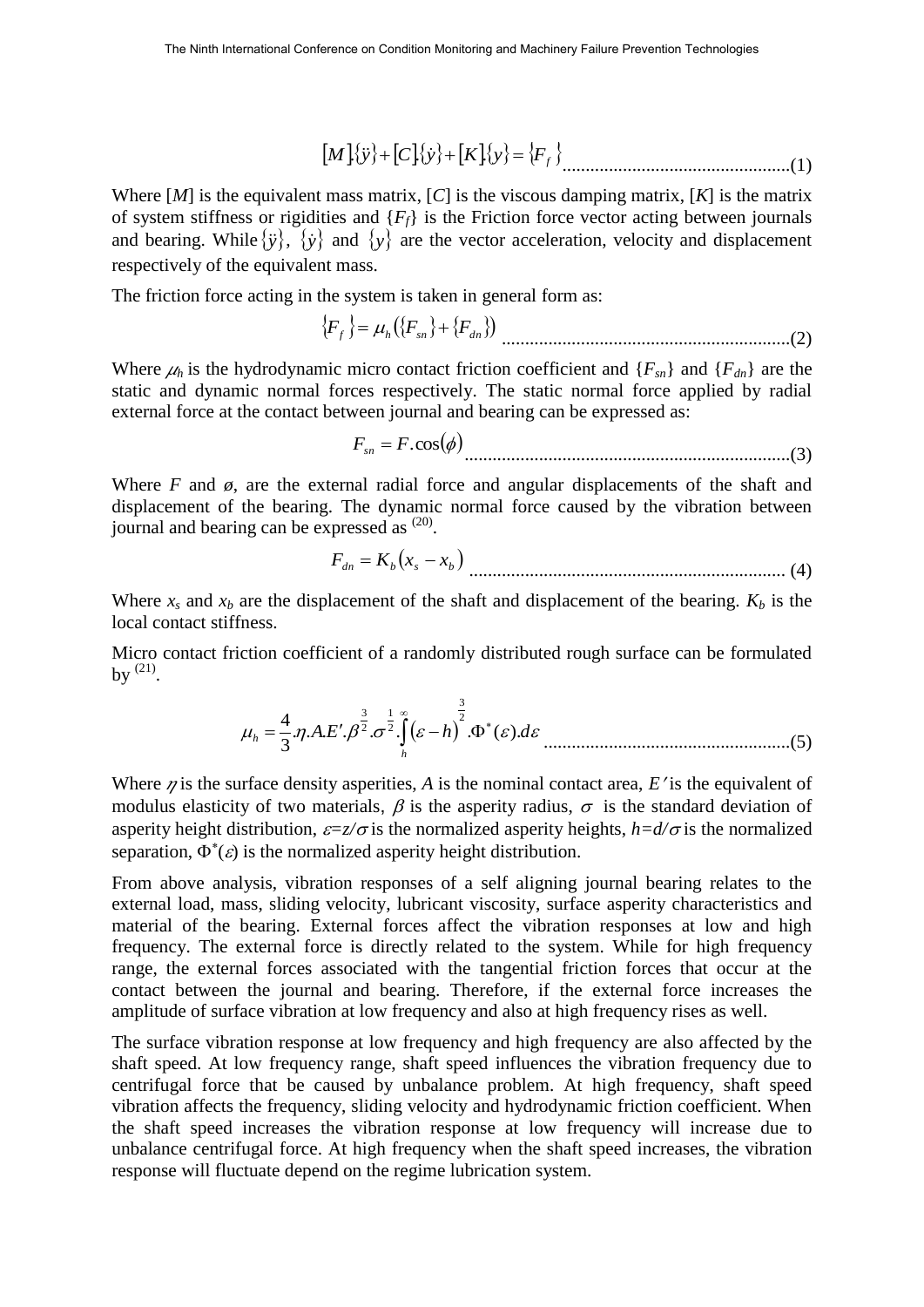Lubricant used in general machinery and especially the journal bearing influence Vibroacoustic response. Lubricant viscosity influences the damping coefficient and stiffness. The stiffness and damping coefficient affects the vibration system. Lubricant viscosity determines the oil film thickness of lubricant and will determine the asperity contact area between journal and bearing. By using a lubricant with a higher viscosity, the damping coefficient and an oil film thickness will increase and the asperity contact area decreases therefore the vibration response at low and high frequency tends to decrease.

The journal bearing under higher external load and speed will cause higher vibration amplitude. If the bearing uses a lower viscosity of lubricant it will result in the depletion of oil film and increase the asperity area or multi-asperity contact. Contact time for a single pointed asperity can be very fast. Therefore, the vibration response occurs at high frequency in random signals.

### *2.2 Acoustic Emission source*

AE is the phenomenon of transient elastic wave generation in a material under stress. When materials are subjected to stress above a certain level, a rapid release of strain energy takes places in the form of elastic waves which can be detected by an AE transducer.

The sources of AE signals generated by mechanical loading and failure of materials include such friction effects as plastic deformation, change in surface structure and appearance of wear debris and formation of fatigue pits. Journal bearings reduce friction for really heavy shafts in sliding contact, therefore AE signal analysis may be of use in detecting journal bearing early failure.

When two solid bodies are in contact with each other, the true contact between them occurs at only a limited number of points. The pressures on those points are very high and this asperity contact was found to be the main acoustic emission source in sliding friction  $(22)$ . The two components of a bearing are usually separated to a certain degree by a lubricant film. If the lubricant film is thick enough to fully separate the components' surfaces, then the friction coefficient is reduced and that results in longer bearings life.

AE analysis is an appropriate measurement to detect incipient failure of sliding bearings because of the correlation between emitted acoustic signal and energy dissipated in the sliding metallic contact, resulting in substantial increase of the signal amplitude in the frequency range around 100 kHz. Damage or failure can be recognized independently by contact geometry, sliding speed, shell and lubricant temperatures <sup>(14)</sup>. There will be a relationship between AE and power loss; if the increase in AE signal is due to increased asperity contact there will be increased friction and increased power loss <sup>(23)</sup>.

The release rate of the energy of elasticity in the journal bearing can be written as  $(24)$  with cylinder to cylinder contact.

. 4. . ln 3 2 . . 0.07. . . . . 2 1 2 2 1 *b R R E L R W E <sup>e</sup> An<sup>a</sup> V W* .......................................(6)

Where  $\dot{E}_e$  is the release rate of the energy of elasticity, *A* is the Asperity contact area,  $n_a$  is the number of asperity or asperity areal density, V is the sliding motion velocity, *W* is the Radial load, *E'* is the Equivalent elasticity modulus of two materials, *L* is a half length of bearing, *R'* is the Equivalent radius of cylinder,  $R_I$  is the shaft or journal radius,  $R_2$  is the bearing bore radius, and *b* is a half width of two cylinder contact.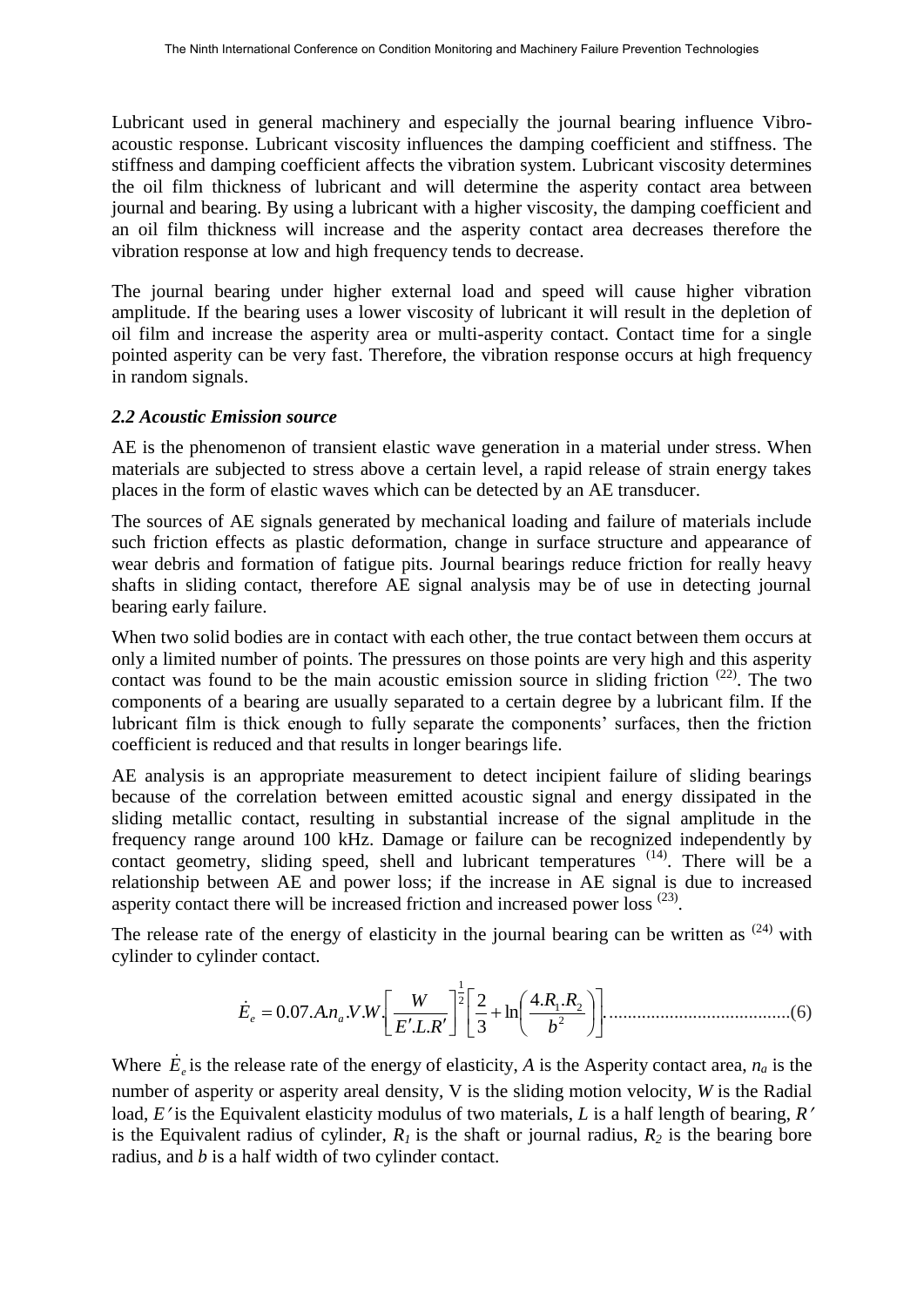The acoustic emission energy magnitude is influenced by external load, component materials, roughness or asperity, geometrical occurrence and lubricant viscosity. The increasing of these parameters may create the acoustic emission energy amplitude increase except for lubricant viscosity.

### *2.3 Airborne sound source*

Sound is produced by every vibrating component of a machine or item of equipment, and travels as a wave through the surrounding air to reach the listener. Sound is a variation in local pressure in a medium that moves or transmits through the material at a speed which depends on the properties of the material. Noise produced by a machine or item of equipment may indicate the problems and need for maintenance <sup>(25)</sup>.

Sound or noise can be evaluated both quantitatively and qualitatively. Quantitatively would be an overall measure of the sound level, qualitatively would include temporal and spectral characteristics. The quantitative level would be an indication of the presence of a fault and the qualitative measures would locate the fault. The acoustic transducer would usually be a microphone.

Noise from the machinery or rotating equipment can be aerodynamic, electromagnetic and structural or mechanical noise, with every component generating noise at a specific frequency corresponding to its natural frequencies  $(26)$ .

In industry, aerodynamic noise is most commonly generated by pneumatic discharge systems, blow-off nozzles and leaking high pressure lines. However, aerodynamic noise also occurs when there is a large relative velocity between a solid object and the surrounding air, e.g. fan blades. The acoustic power generated is determined largely by the speed of the solid object. However, other factors can be important such as when the blades of a fan or pump pass a solid object and the fundamental frequency is the blade passing frequency.

Electromagnetic noise is produced by electromagnetic force that generate from the interaction between magnetic and the electrical supply in the electromotor. The magnetic noise amplitude appears at twice that of the electrical line frequency.

Structural noise is generated by mechanical vibration. Bearings are a major cause of such mechanical noise and this will be exacerbated if faults are present, e.g. lack of lubrication, misalignment, rotor unbalance and rubbing between bearing stator and bearing rotor. The production of hydrodynamic pressure within the journal bearing also generates noise. Noise is also generated by friction. Friction on two different materials contact surface in sliding motion influences the energy of noise and vibration  $(27)$ .

In a journal bearing the shaft rotate within the bearing. In this bearing oil is used to decrease the friction and prevent metal to metal contact between shaft and bearing. The shaft and bearing surface are not perfectly smooth, and when the shaft rotates in the bearing it will create a scraping or rubbing noise without an adequate layer of lubricating oil. However, the generation of hydrodynamic oil pressure in the journal bearing also creates noise. In the journal bearing, sound or acoustic wave travels in the radial direction from the component outwards through the lubricant (fluid), the bearing housing (solid) and the surrounding air.

For a long journal bearing, the pressure distribution is given by the following equation  $(28)$ .

$$
p(\theta) = \frac{6 \cdot \eta \cdot N \cdot R}{c^2} \cdot \frac{\varepsilon (2 + \varepsilon \cdot \cos \theta) \cdot \sin \theta}{(2 + \varepsilon^2)(1 + \varepsilon \cdot \cos \theta)^2}
$$
.................(7)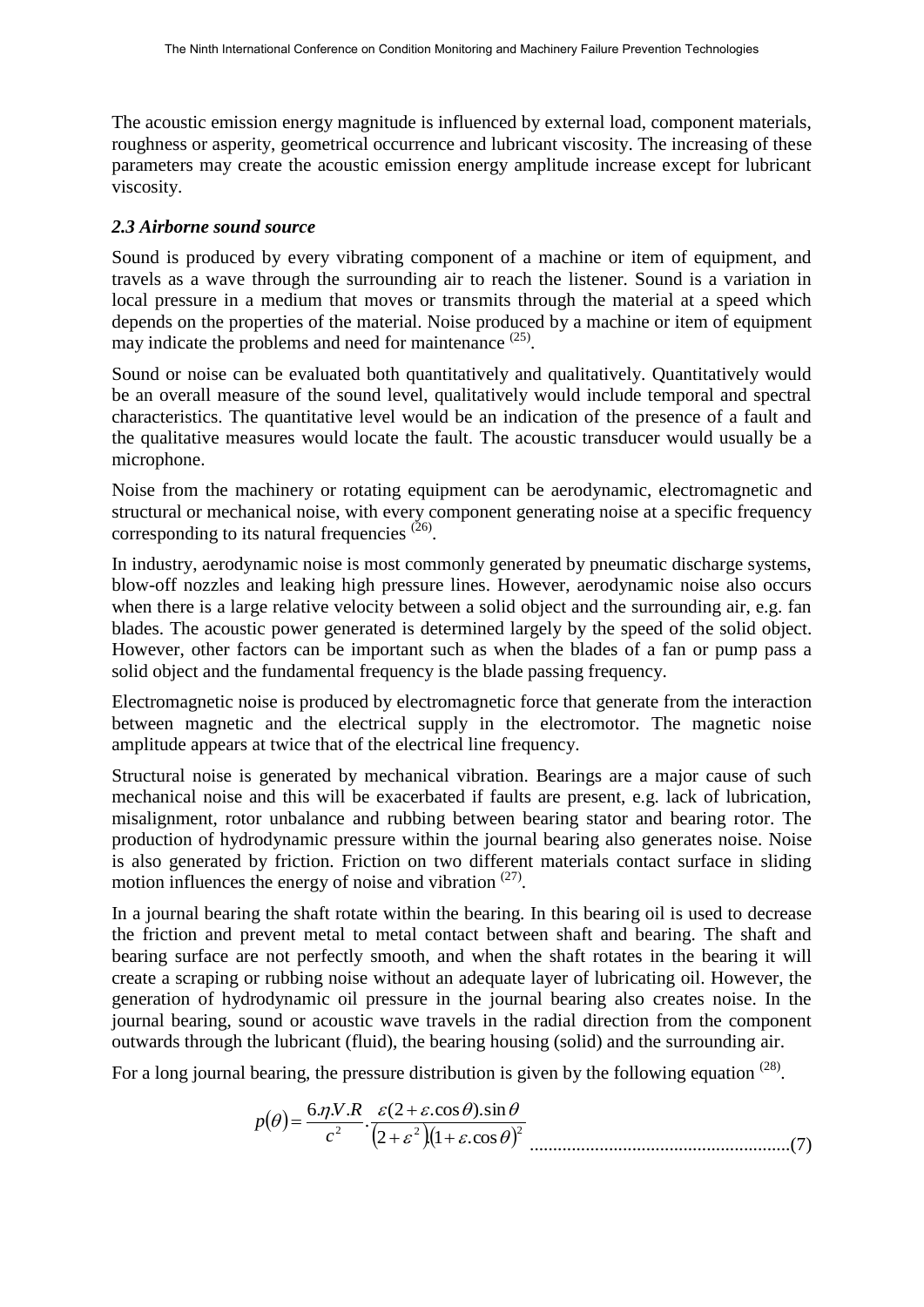Where  $\eta$  is the viscosity dynamic of lubricant, *V* is the linear velocity of shaft, *R* is the radius of shaft, *c* is the radial clearance,  $\epsilon$  is the eccentricity ratio, and  $\theta$  is the contact angle.

### **3. Test rig and experiment procedure**

The monitoring of the surface vibration, sound acoustic and AE characteristics of a self aligning spherical journal bearing with eccentric bore for early fault diagnosis require a test rig. The test rig consists of an electrical motor drive, torque load system, measurement and data acquisition systems, hydraulic ram, hand pump, the self-aligning spherical journal bearing, load cell and main drive shaft and flexible hard rubber coupling. The torsion load was applied by a 9.9 kW DC generator placed at the end of the rig.

The AC electrical drive motor 12.5 kW, 3-phase, 4-pole electric induction motor with maximum speed 1460 rpm was connected to the main test rig and DC generator by a hard rubber coupling. The test rig was equipped with one accelerometer to measure the vibration signal, one microphone to measure the near field acoustic signal and one AE sensor for each bearing as shown in Figure 3.



**Figure 3. Accelerometer, microphone and AE sensor installations** 

A Park 690 AC drive with Siemens Micro Master Controller was installed so that the motor could be run at different speeds and different torsion load.

Two SA35M of self-aligning spherical journal bearings to be tested are mounted at the drive end (DE) for fault bearing and non-drive end (NDE) for reference bearing.

A Global Sensor Technology YE6232B, 16-channel, 16-bit, DAS system was employed to record all the measurements at a sampling rate of 96 kHz. The data was send to Mathlab<sup>TM</sup> for analysis, diagnosis and interpretation.

The accelerometers attached to the test rig were Global Sensor Technology model CA-YD-185TNC. They were attached on the DE and NDE bearing with frequency range 0.5 Hz to 5000 Hz and sensitivity  $4.96$ mV/m/s<sup>2</sup>. The accelerometers were attached to the bearing housing casing by a threaded bronze stud. The vibration transducers were connected to DAS and then to the computer via a USB port separately.

The acoustic sensor or microphone was used to measure the airborne sound radiated from journal bearing to its surrounding. The microphones were GST model BAST YG 201 07067 for the DE bearing and model BAST YG 201 07065 for the NDE bearing with 20Hz to 100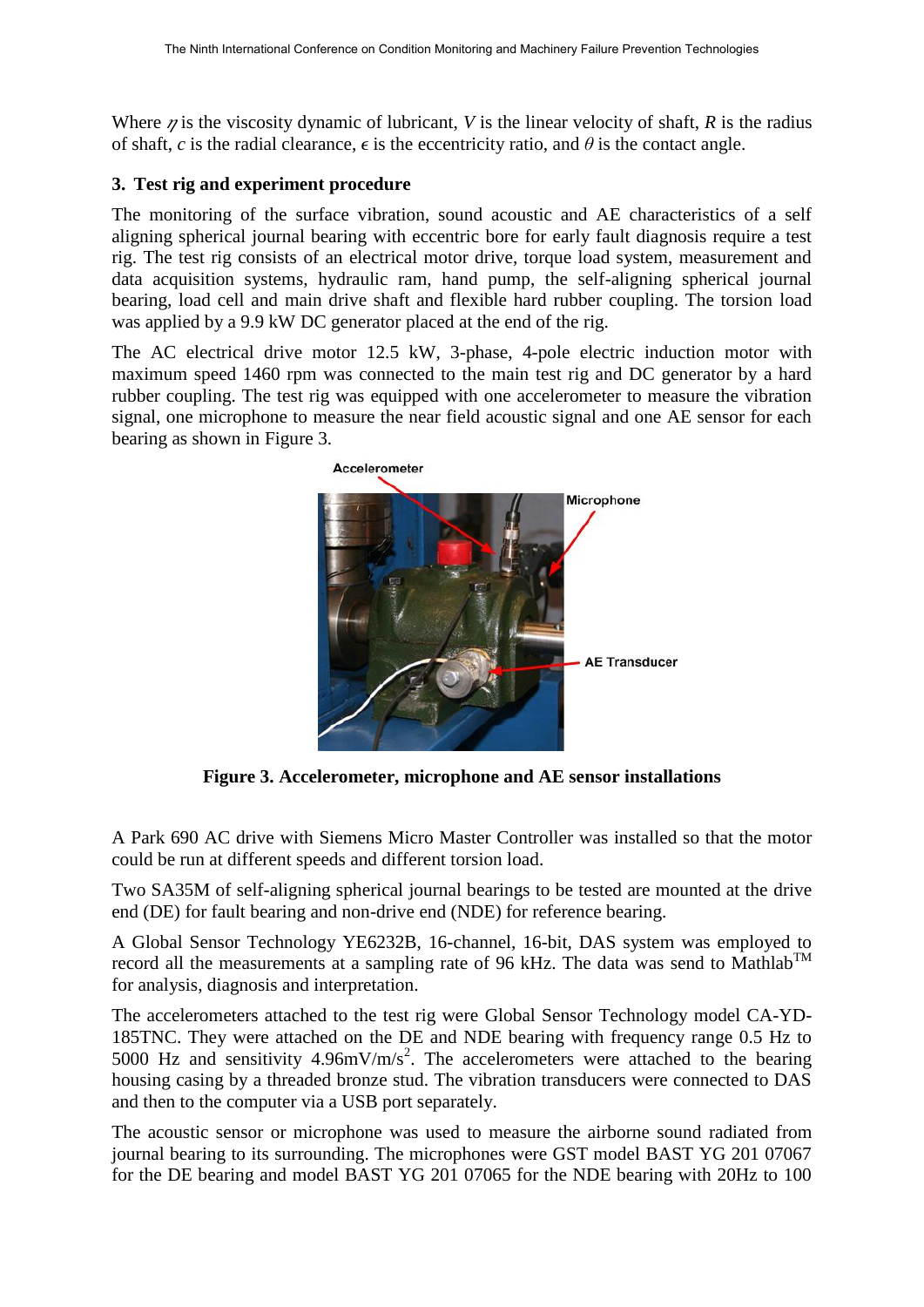kHz  $\pm$  0.2 dB range and 50 mV/Pa. The microphones were placed 200 mm away behind accelerometer pick up. The microphone was directly connected to the DAS and then connected with the computer by USB.

The AE sensor was an Acoustic Emission sensor, Physical Acoustic Corporation, Acoustic Group WD SN AJ64. The output signal from AE -sensor was pre-amplified by 40 dB, type wideband AE Sensor, sensor name WD, sensor S/N FQ35, maximum value -64.50 dB, peak frequency 263,67 kHz and sensitivity dB ref  $1 \text{V}/\mu$ bar. The AE sensor was connected to the AE data acquisition system AEwin<sup>TM</sup> for PCI2 version E1.55 through pre-amplified by 40 dB.

The surface vibration, airborne sound and acoustic emission experiment were done by comparing the two journal bearings under same radial load, speed with different condition of bearings. The first bearing was a self-aligning spherical journal bearing (DE bearing) with eccentric bore fault and the second bearing (NDE bearing) was a normal bearing as reference.

The experiments were conducted under constant torsion load 10%, 351.7N radial load and at speed variation 20%, 40%, 60%, and 80% speed. Power maximum of motor is 11kWatt. The bearing was lubricated by specified lubricant of ISO VG 46.

Time-domain, frequency-domain and speed correlation analysis were carried out to identify effective detection features from the signals. The RMS, peak value, peak factor and kurtosis of the signal were used to evaluate the vibration signal. In the frequency-domain, trending, descriptive and comparative analysis was also used.

The fault examined in this research is an eccentric bore which is common due to wearing at early stage. Figure 4 shows the detail of a 0.2 mm seeded eccentric bore fault on a self aligning spherical journal bearing.



**Figure 4. Self aligning spherical journal bearing with 0.2mm eccentric bore** 

### **4. Result and discussion**

The results of experiment are grouped into surface vibration, airborne and acoustic emission measurements. The analysis used time domain, spectrum, trending, comparative and statistical analysis parameters such as RMS value and Peak value.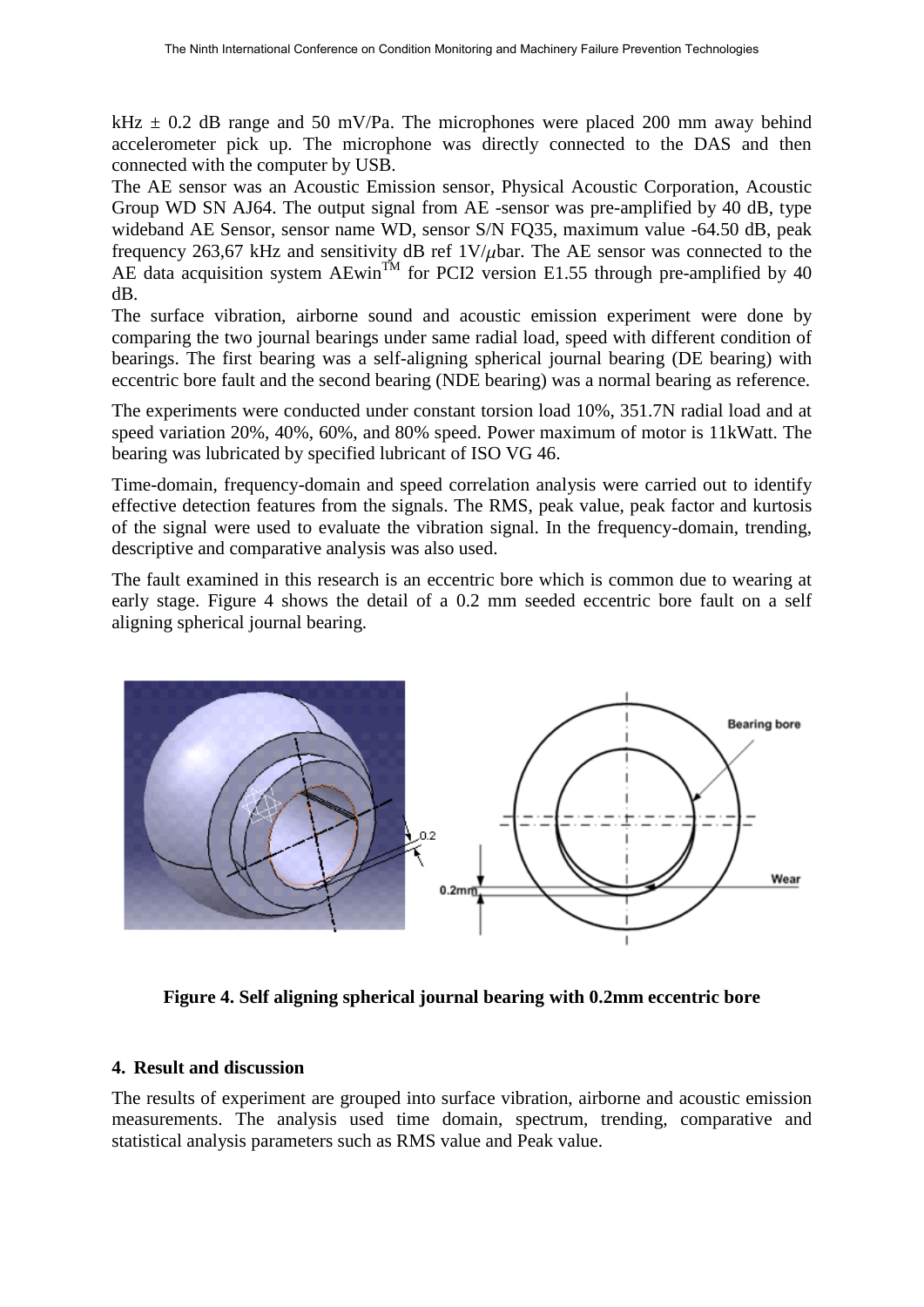#### *4.1 Surface vibration measurement results*

Figure 5 represents the surface vibration comparison response of a normal bearing and bearing with eccentric bore fault in time domain under 10% torsion load, 351.7N radial loads at 100% speed. The Figure shows that the difference between the amplitude of surface vibration signal on normal and eccentric bore journal bearing fault is quite significant.



**Figure 5. SV signal comparison between normal and eccentric bore fault under 10% torsion load at 100% speed** 



**Figure 6. SV spectrum comparison between normal and eccentric bore fault up to 10000Hz** 

Figure 6 represents surface vibration spectrum under under 351.7N, 10% torsion load at 100% of speed at frequency up to 10000Hz show dominant high amplitudes at frequency less than 1500Hz. However, at high frequency also interesting signal is risen but in low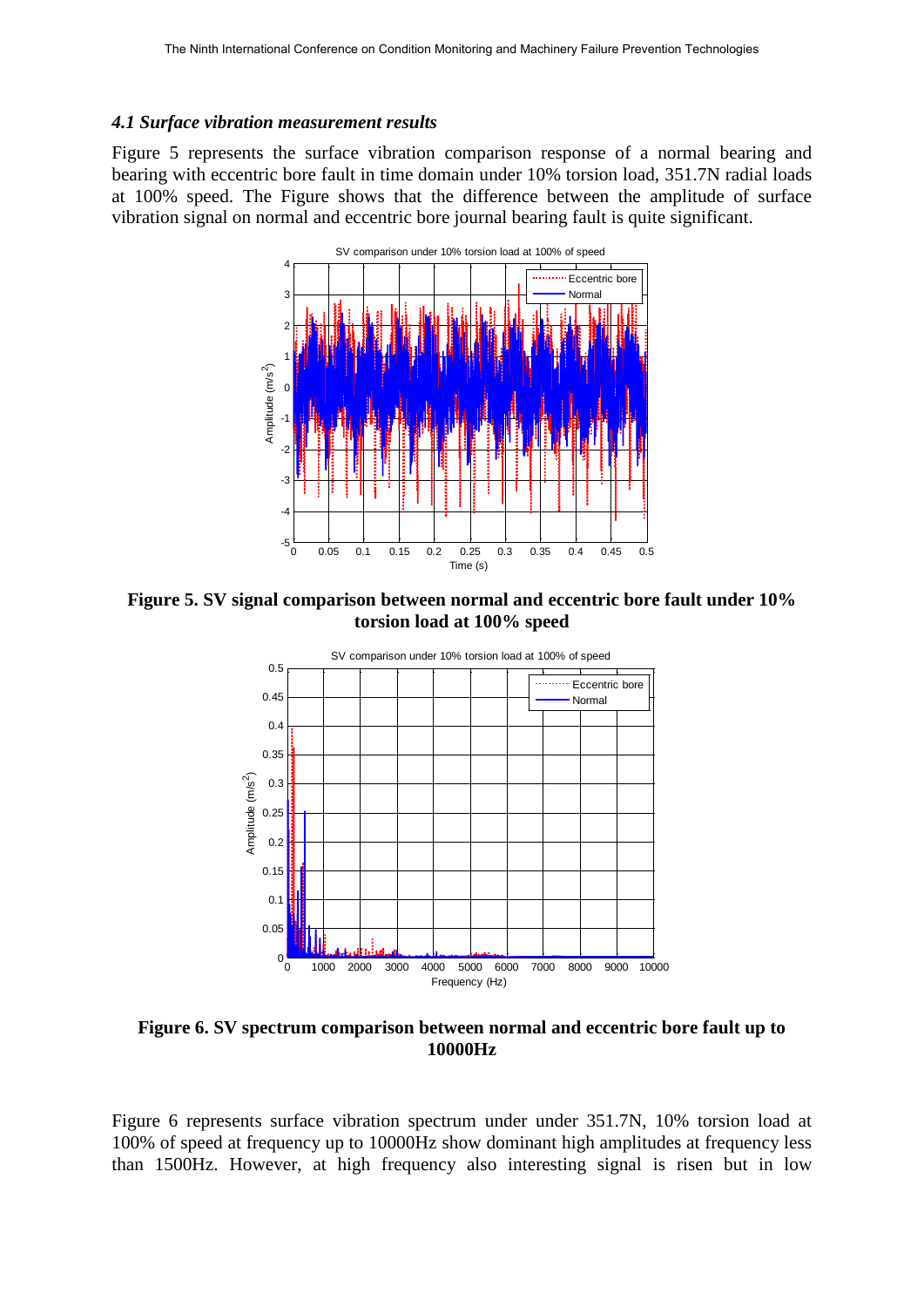amplitude. The SV spectrum analysis is done at high frequency greater than 1000Hz up to frequency. The SV spectrum response at low frequency is usually caused unbalance, looseness, misalignment and installation faults. The SV spectrum response at high frequency is caused by wear and asperity contact process. Therefore SV spectrum analysis is done at high frequency from 1000Hz to 10000Hz.

Figure 7 shows the frequency domain response of surface vibration on eccentric bore and normal of self aligning spherical journal bearing under 351.7N radial load, 10% torsion load at 50%, 60% and 80% of speed at high frequency 1000Hz to 10000Hz



**Figure 7. SV spectrum comparison between normal and eccentric bore fault** 

Figure 7 indicates that there is clear difference amplitude between normal and eccentric bore fault bearing. The surface vibration amplitude appear at frequency 1000Hz to 10000Hz. The high amplitude concentrates at frequency 2000Hz, 4000Hz and 5500Hz. The amplitude at frequency range from 1000Hz to 10000Hz may originate from wear and asperity contact due to eccentric bore fault problems

Figure 8 shows SV spectrum comparison between normal bearing and eccentric bore bearing fault in dB units which also gives clarification that there is significant different amplitude at any frequency between normal and fault bearing.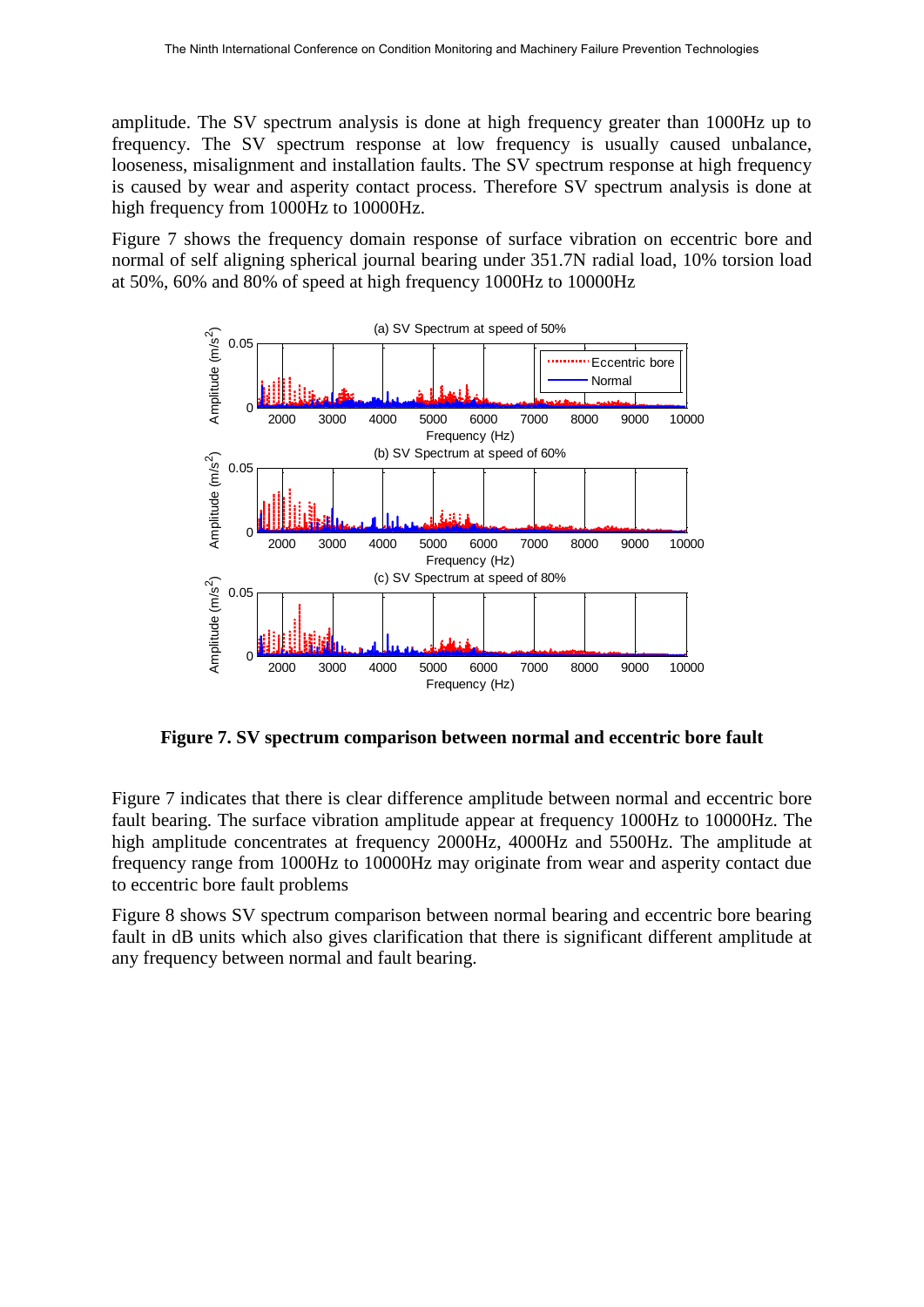

**Figure 8. SV spectrum comparison between normal and eccentric bore fault** 

The SV spectrum comparative analysis in scratched self aligning spherical journal bearing also obtanined that there was significant difference between scratched and normal bearing. This phenomenon is similar to the spectrum comparative in the eccentric bore fault.The scratched bearing experiment indicated that the high amplitude of SV is dominant at frequency 6.5kHz until 4.5kHz. While the eccentric bore fault experiment showed that the high amplitude of SV occurs at two frequency ranges from 1kHz up to 3kHz and between 3kHz up to 4.5kHz.



**Figure 9. SV RMS and Peak value comparison between normal and seeded eccentric bore fault**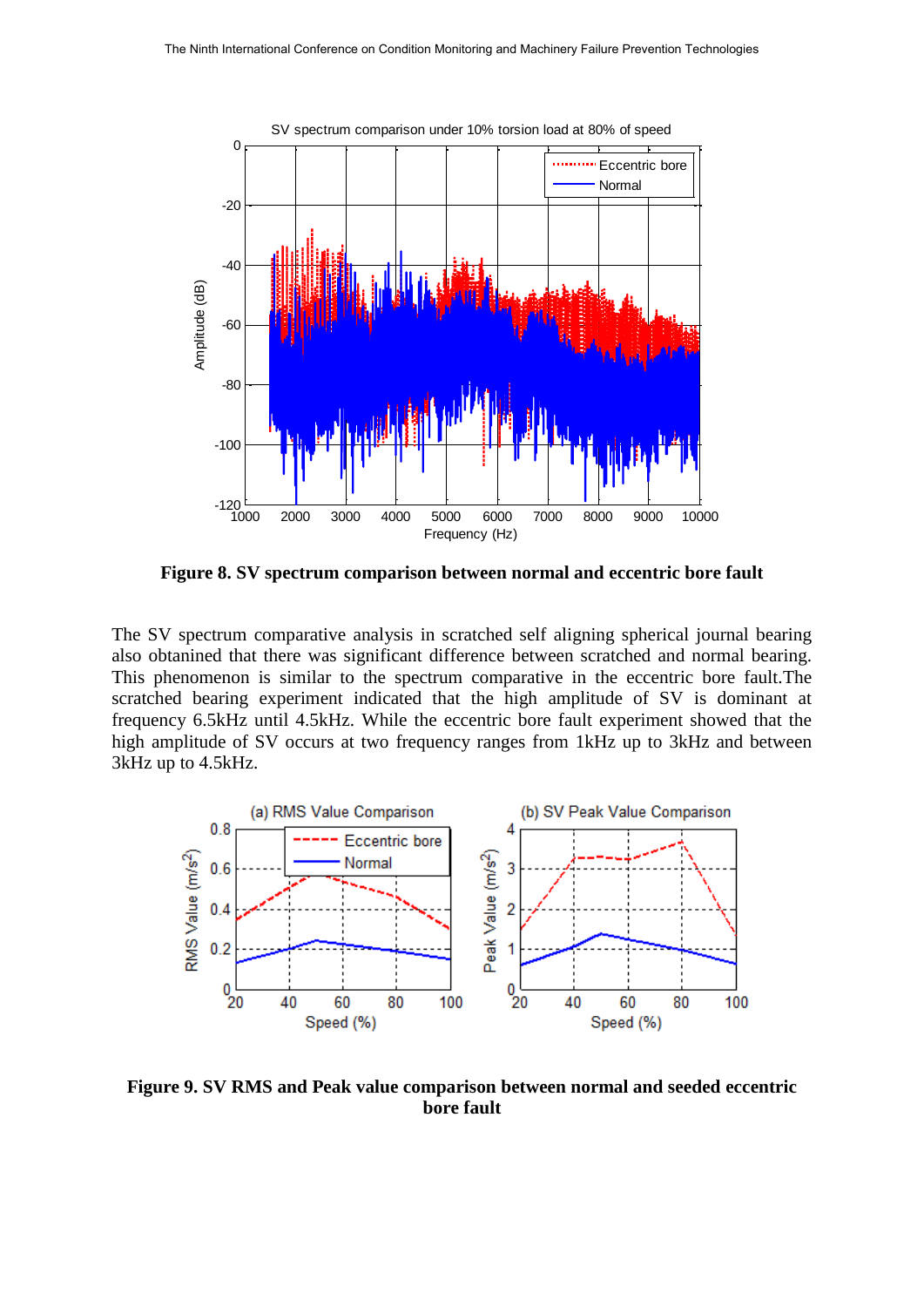Figure 9 represents a correlation between speed fluctuating and RMS value and Peak value of the surface vibration waveform of eccentric bore fault and normal bearing. The Figure shows that SV RMS value of the eccentric bore fault bearing is greater than RMS value of normal bearing. The Peak value indicates a similar indicator to RMS value.

#### *4.2 Airborne sound measurement result*

The airborne-sound characteristic of self aligning spherical journal bearing with eccentric bore fault was conducted under constant torsion load 10%, 351.7N radial load and at speed variation of 20%, 40%, 50%, 60%, 80% and 100% speed. The bearing was lubricated with specified lubricant ISO VG 46. The microphones are placed 200 mm from bearing housing.

Time-domain, frequency-domain and speed correlation were used for analysis. The timedomain, RMS value and Peak value of the signal were used to evaluate the airborne sound signal. In the airborne sound frequency-domain, descriptive and comparative analysis was also used. Figure 10 is a result of airborne sound signal measurement on the normal journal bearing and eccentric bore fault that operated under torsion load of 10% and 351.7N radial load at speed 100%.



**Figure 10. AS signal comparison between normal and eccentric bore fault at 80% speed** 

Figure 10 shows that the signal amplitude difference between the normal and faulty journal bearings is insignificant.

Figure 11 represents the airborne sound spectrum in frequency domain obtained information. A significant amplitude difference lies at a wide range frequency between 1500Hz and 10000Hz. The high amplitude appears dominant at frequency around 5500Hz.The amplitude may originate from wear and asperity contact due to eccentric bore fault problems. This phenomenon is similar to the SV response.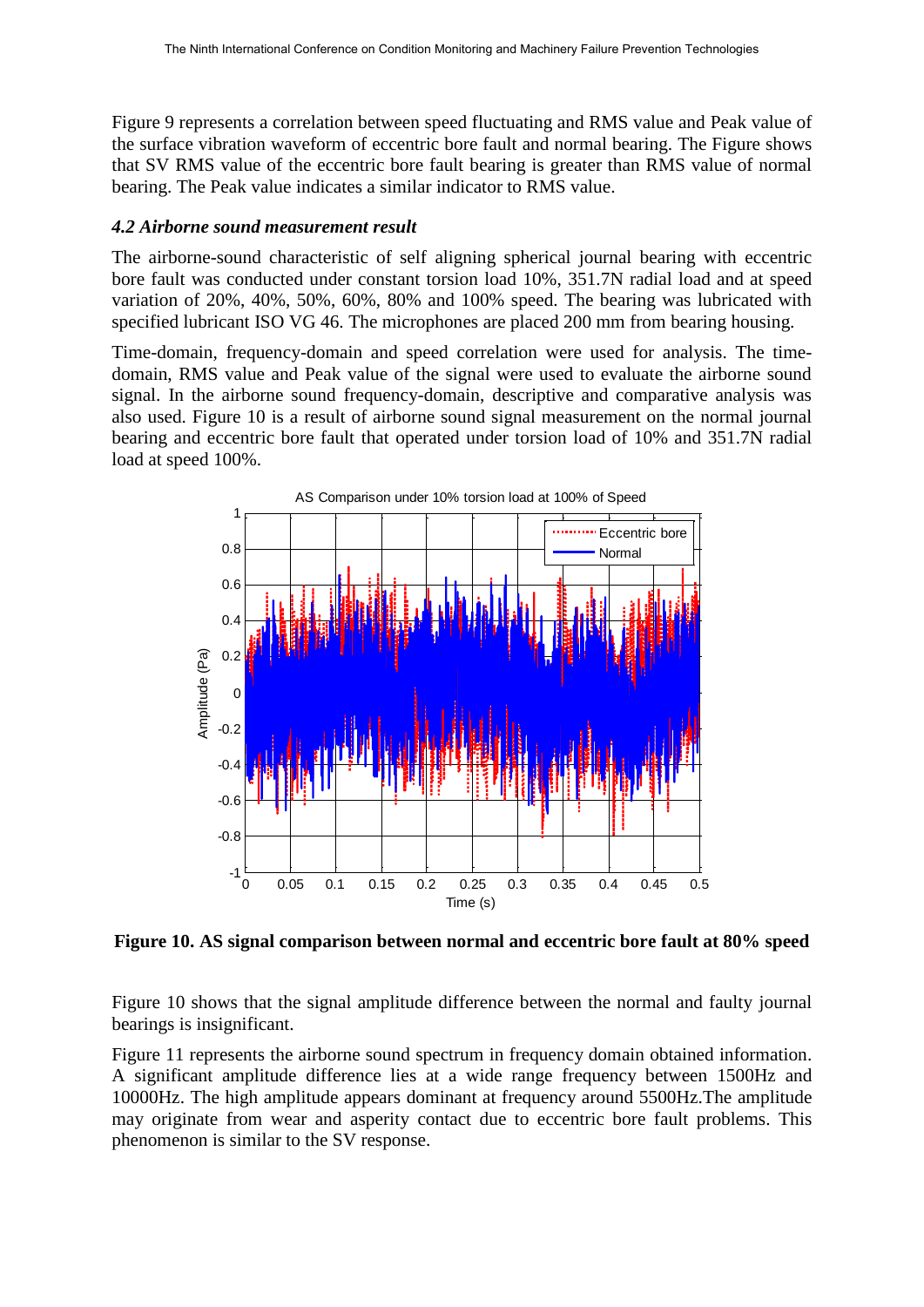

**Figure 11. Airborne Sound spectrum comparisons between normal and eccentric bore fault** 



**Figure 12. Airborne Sound spectrum comparisons between normal and eccentric bore fault** 

Figure 12 is AS spectrum comparison in dB unit under 10% torsion loads and 351.7N radial load at 80% of speed, that also shows there is a quite significant amplitude in any range of frequency.

The different frequency distribution between AS of eccentric bore and scratching bearing fault is at frequency range. The high AS amplitude in eccentric bore fault occur at frequency range from 4.5 kHz up to 7.0Hz, while the high AS amplitude in scratching bearing appear at frequency range 4.75 kHz up to 6.25 kHz.

Figure 13 illustrates the statistics parameter analysis of the waveform that has been showed in Figure 10. The Figure explains that the airborne sound RMS value and Peak value of the eccentric bore bearing fault are always higher than the normal bearing's at different speed. The Figure also indicates that when speed increases the RMS and Peak value also increase.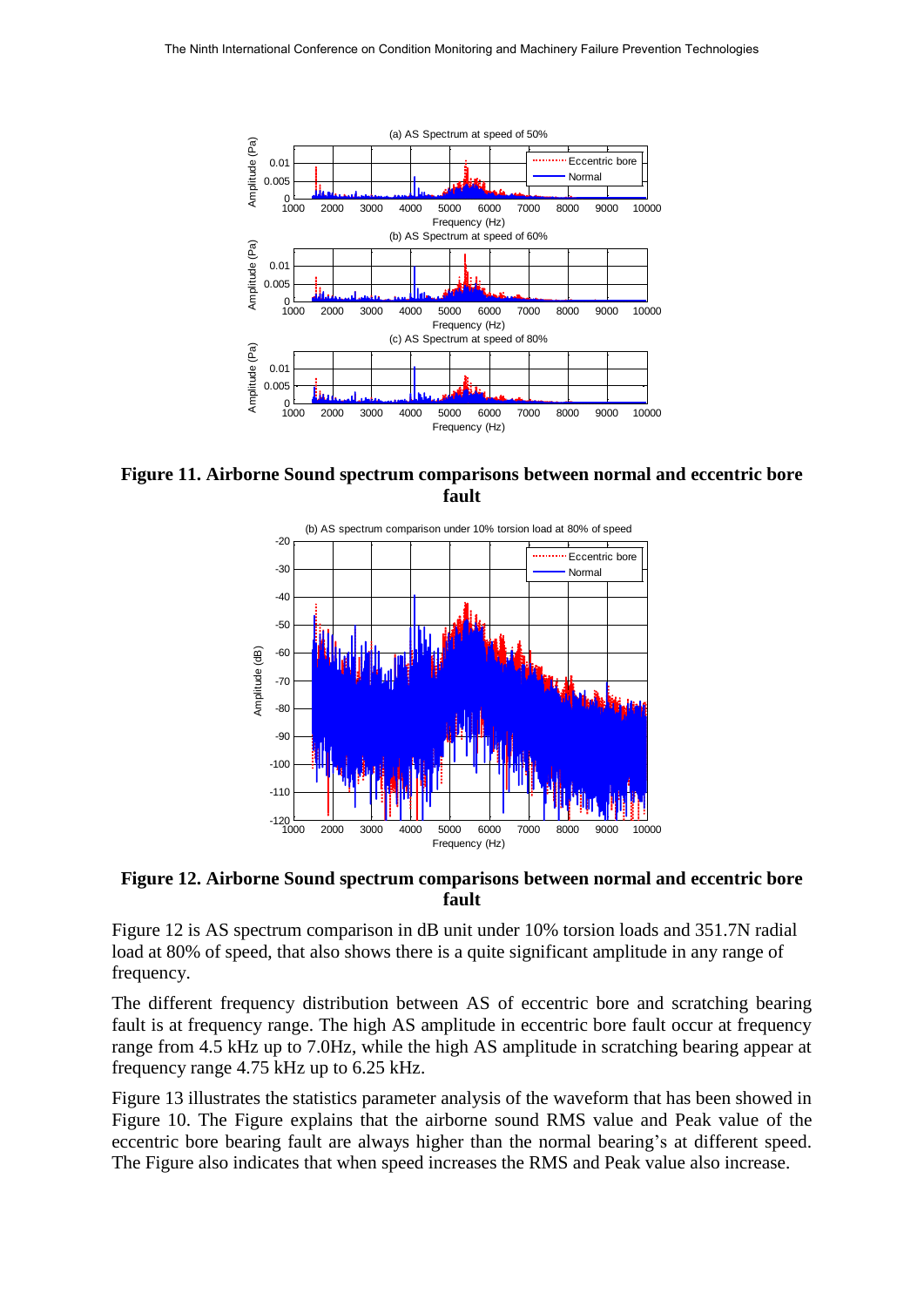

**Figure 13. AS RMS and peak value comparison between normal and eccentric bore bearing fault** 

#### *4.3 Acoustic emission measurement result*

The acoustic emission characteristic of self aligning spherical journal bearing with eccentric bore bearing fault investigation was conducted under constant torsion load 10% of the maximum value and 351.7N radial load at variable speeds of 20%, 40%, 50%, 60%, 80% and 100% speed. The bearing was lubricated with specified lubricant ISO VG 46.

Figure 14 represents the comparison AE signal response between normal bearing and eccentric bore bearing fault in time-domain under 10% torsion load and 351.7N radial load at 100% speed. The Figure indicates that there is a significant difference between AE signal in time domain between the normal and faulty bearings.

The statistics parameter analysis such as RMS value and Peak value of the signal were used to evaluate influence of speed on the AE amplitude. The frequency-domain, descriptive and comparative analysis were also used.



**Figure 14. AE Signal comparisons between normal and eccentric bore bearing fault** 

Figure 14 shows the AE signal, the difference between AE amplitude of the normal and eccentric bore faulty bearings is significant. This information will be clarified in the AE frequency domain comparison between normal and faulty bearings.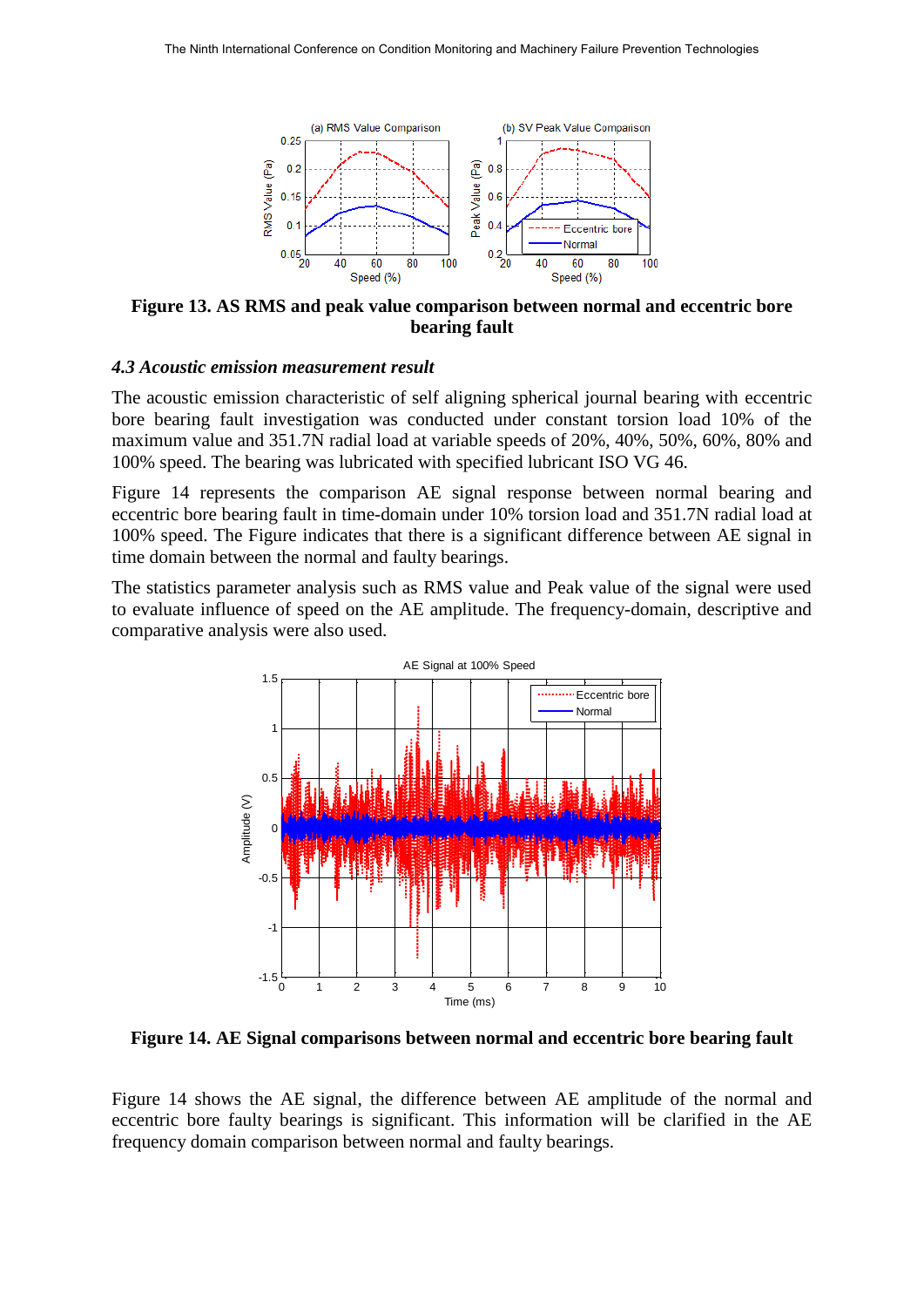

**Figure 15. AE Spectrum comparisons between normal and eccentric bore bearing fault** 

The AE spectrum shows that there is a significant difference between both conditions. From the AE spectrum pattern, it seems that the AE high amplitude occurs at frequency range between 10 kHz to 50 kHz followed by frequency range between 50 kHz to 200 kHz, while the highest amplitude of spectrum appears predominant around a frequency range of 25 kHz. In addition, the amplitude of AE spectrum is higher than normal bearing amplitude at any frequency.

The AE spectrum analysis in eccentric bore and scratched bearing fault shows a similar pattern. The highest amplitude of AE spectrum in both conditions appears at frequency range about 25 kHz.

The effect of speed to AE RMS value and Peak value on healthy and eccentric bore journal bearing can be seen in Figure 16.



**Figure 16. AE RMS and Peak value comparison between normal and eccentric bore bearing faults** 

Figure 16 reveals that the AE RMS value and AE Peak value of eccentric bore bearing fault are much higher than the healthy bearing's and when the speed increases the AE RMS and AE Peak value also increase.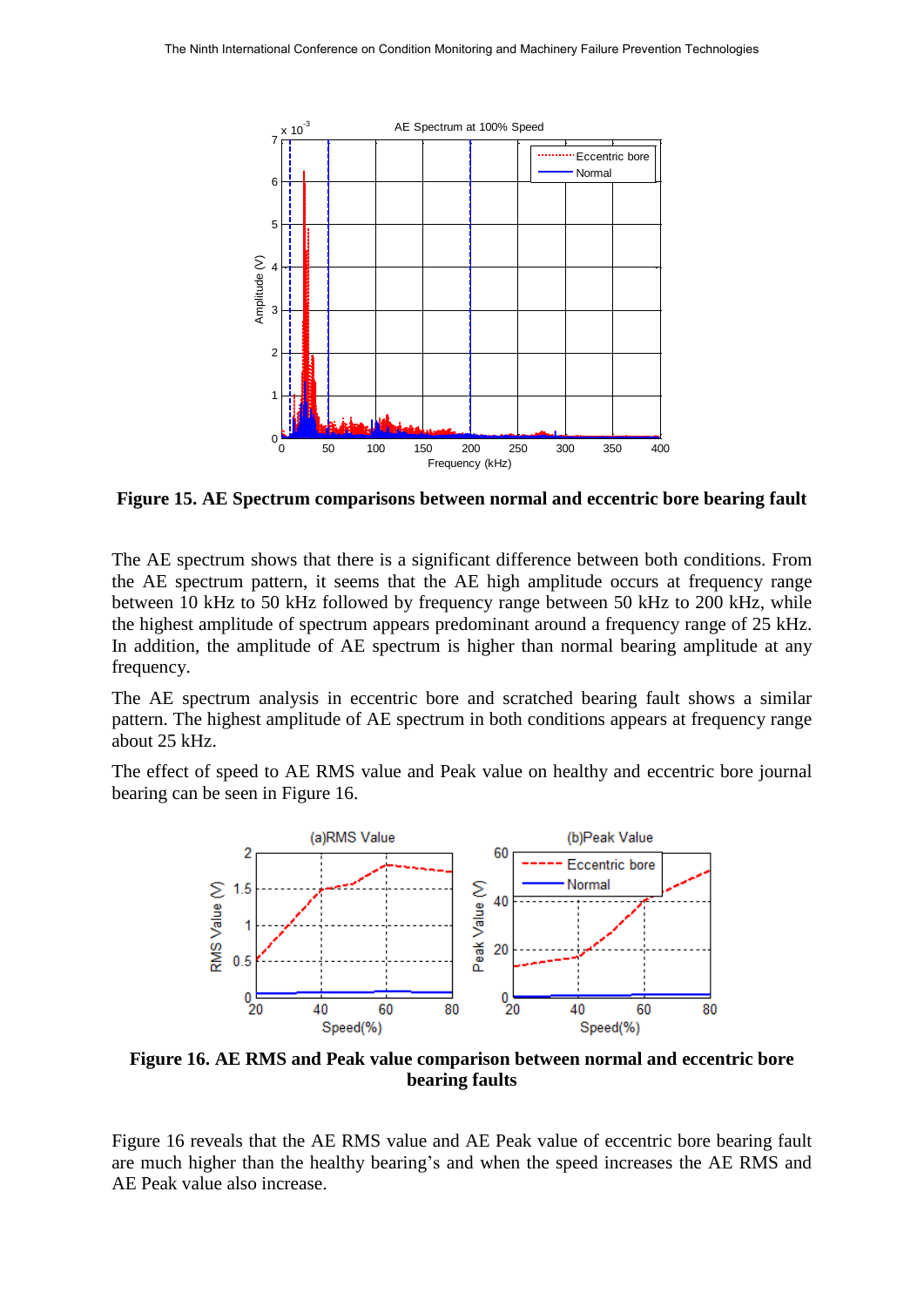# **5. Conclusion**

This paper focused on the comparison of detection performance between SV, AS and AE measurements from a self aligning spherical journal bearing under healthy and eccentric bore fault. From the investigation the conclusions can be drawn as follows:

- 1. The differences of three signals in the high frequency range are quite significant between the normal and faulty conditions.
- 2. The surface vibration amplitude due to eccentric bore faults occurs in a frequency range from 1500Hz to 10000Hz and the highest amplitudes are at a frequency range of 2500Hz.
- 3. The airborne sound amplitude due to faulty bearing appears at frequency range of 1500Hz up to 10000Hz and dominant high amplitude occurs at frequency range of 5500Hz.
- 4. The pattern of AE spectrum seems to have high amplitude occurs at frequency ranges between 10 kHz up to 50 kHz followed by 50 kHz up to 300 kHz and the highest amplitude of spectrum occurs around frequency range of 25 kHz.
- 5. The RMS and Peak value of SV, AS and AE spectrum for eccentric bore faults increases with shaft speeds but remains higher than that of normal case.
- 6. The SV, AS and AE monitoring methods can be used for determining journal bearing conditions. The AE monitoring is more sensitive than SV and AS monitoring methods for eccentric bore bearing fault.

## **References**

- 1. Y Hori, 'Hydrodynamics lubrication', Springer Verlag, Tokyo, Japan, 2006.
- 2. R Schoen, T G Habetler, F Kamran and R G Bartheld, 'Motor bearing damage detection using stator current monitoring', IEEE Trans. On Industry Application, Vol. 31, No. 6, pp. 1274-9,1995.
- 3. S Flood, 'Mechanical Reliability-What Realistically can be Achieved'*,* IMechE Mechanical Sealing Technology Seminar, London, UK, 2007.
- 4. H Ahmadi, K Mollazade, 'Bearing Fault Diagnosis of a Mine Stone Crasher by Vibration Condition Monitoring Technique', Research Journal of Applied Sciences, Engineering and Technology, Volume 1, Issue 3, pp. 112-115, 2009.
- 5. F K Choy, J Zhou and M J Braun, 'Vibration Monitoring and Damage Quantification of Faulty Ball Bearing', Journal of Tribology, Volume 127, Issue 4, pp. 776-784, October, 2005
- 6. J Shiroishi, S Liang, Danyluk and T Kurfess, 'Vibration Analysis for Bearing Outer Race Condition Diagnostics', Journal Brazil, Society Mechanical Science, Vol. 21, No. 3, September, 1999 .
- 7. G DeBotton, B G, Ari, E J Sher, 'Vibration monitoring as a predictive maintenance tool for reciprocating Engine', Proceedings of the Institution of Mechanical Engineer D, Volume 214, Issue 8, pp. 895, SAGE Publications, 2000.
- 8. S Pandey, B C Nakra, 'Vibration Monitoring of a Rotor System using RMS Acceleration', Journal of Engineering Science and Technology, Volume 3, Issue 4, pp. 2559-2572, 2011.
- 9. M H Monavar, H Ahmadi, S Mohtasebi and S Hassani,'Vibration Monitoring Techniques for Fault Diagnosis of Electromotor with 1.5kW Power', Journal of Applied Sciences, Volume 8, Issue 7, pp. 1268-1273,2008.
- 10. S M DeCamillo, M He, C H Cloud, J M Byrne, 'Journal Bearing Vibration and SSV Hash', Proceeding of the Thirty Seventh Turbo machinery Symposium, pp. 11-23, 2008.
- 11. J Gribble, 'Acoustic analysis for the rest of us', Machinery Lubrication, Noria Publication, No. 839, January, 2006.